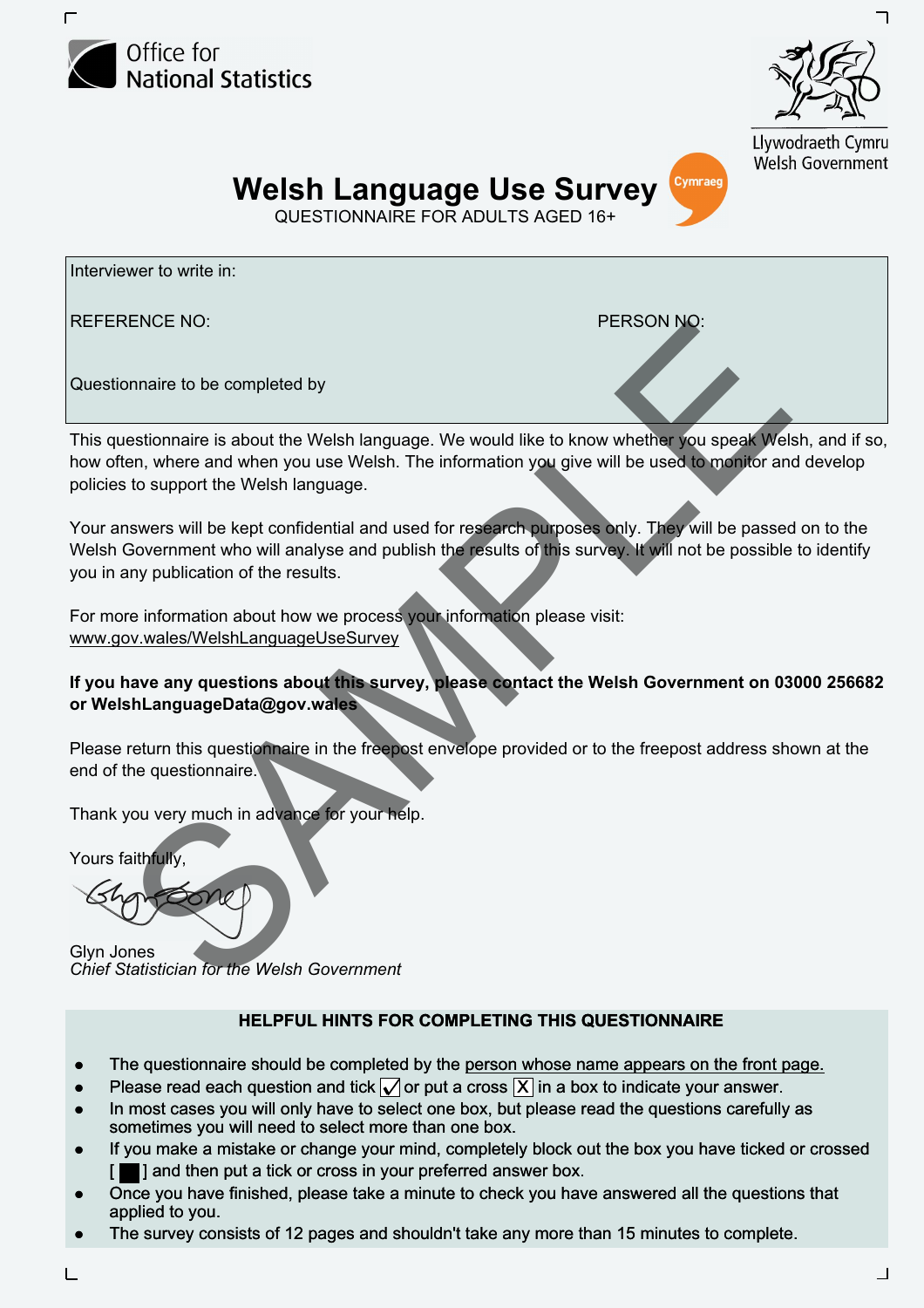| Г | Page 2                                                                                                                                                                                                                               |     |           |                   |
|---|--------------------------------------------------------------------------------------------------------------------------------------------------------------------------------------------------------------------------------------|-----|-----------|-------------------|
|   | <b>Welsh language ability</b>                                                                                                                                                                                                        |     |           |                   |
|   |                                                                                                                                                                                                                                      |     | No        |                   |
|   |                                                                                                                                                                                                                                      |     | No        |                   |
|   |                                                                                                                                                                                                                                      |     | No        |                   |
|   |                                                                                                                                                                                                                                      | Yes | <b>No</b> |                   |
|   | If you have ticked 'no' to 'speak Welsh' then there are no further questions to answer.<br>Thank you for taking part. Please now return the questionnaire in the envelope provided                                                   |     |           |                   |
|   | IF YOU CAN SPEAK WELSH:                                                                                                                                                                                                              |     |           |                   |
|   | Q5. Which of the following best describes your ability to speak Welsh?                                                                                                                                                               |     |           |                   |
|   | I'm fluent in Welsh <b>Commission and Commission</b> and Commission and Commission and Commission and Commission and Co                                                                                                              |     |           | ick one box only  |
|   |                                                                                                                                                                                                                                      |     |           |                   |
|   | I can only speak a little Welsh <b>Commission and Contract and Contract and Commission</b>                                                                                                                                           |     |           |                   |
|   |                                                                                                                                                                                                                                      |     |           |                   |
|   | Q6. Which of the following best describes your ability to read in Welsh?                                                                                                                                                             |     |           |                   |
|   | I can read and understand                                                                                                                                                                                                            |     |           | Tick one box only |
|   |                                                                                                                                                                                                                                      |     |           |                   |
|   | a fair amount of things written in Welsh                                                                                                                                                                                             |     |           |                   |
|   | simple sentences on everyday topics                                                                                                                                                                                                  |     |           |                   |
|   | some basic written words and phrases only <b>was an accommodate only and accommodate the set of the set of the set of the set of the set of the set of the set of the set of the set of the set of the set of the set of the set</b> |     |           |                   |
|   | I can't read in Welsh<br>and the contract                                                                                                                                                                                            |     |           |                   |
|   | Q7. Which of the following best describes your ability to write in Welsh?                                                                                                                                                            |     |           |                   |
|   | I can write                                                                                                                                                                                                                          |     |           | Tick one box only |
|   | in Welsh for most situations <b>Manual</b>                                                                                                                                                                                           |     |           |                   |
|   | a fair amount in Welsh.                                                                                                                                                                                                              |     |           |                   |
|   |                                                                                                                                                                                                                                      |     |           |                   |
|   |                                                                                                                                                                                                                                      |     |           |                   |
|   |                                                                                                                                                                                                                                      |     |           |                   |
|   | Q8. How confident do you usually feel when speaking Welsh?                                                                                                                                                                           |     |           |                   |
|   |                                                                                                                                                                                                                                      |     |           | Tick one box only |

| Very confident <b>confident</b> and continues and continues are all the confident of the confident of the continues of the continues of the continues of the continues of the continues of the continues of the continues of the co  |  |
|--------------------------------------------------------------------------------------------------------------------------------------------------------------------------------------------------------------------------------------|--|
| Fairly confident <b>confident</b> and confident and continuum control of the set of the set of the set of the set of the set of the set of the set of the set of the set of the set of the set of the set of the set of the set of   |  |
| Not very confident <b>continuum continuum control of the control of the control of the continuum control of the control of the control of the control of the control of the control of the control of the control of the control</b> |  |
|                                                                                                                                                                                                                                      |  |
|                                                                                                                                                                                                                                      |  |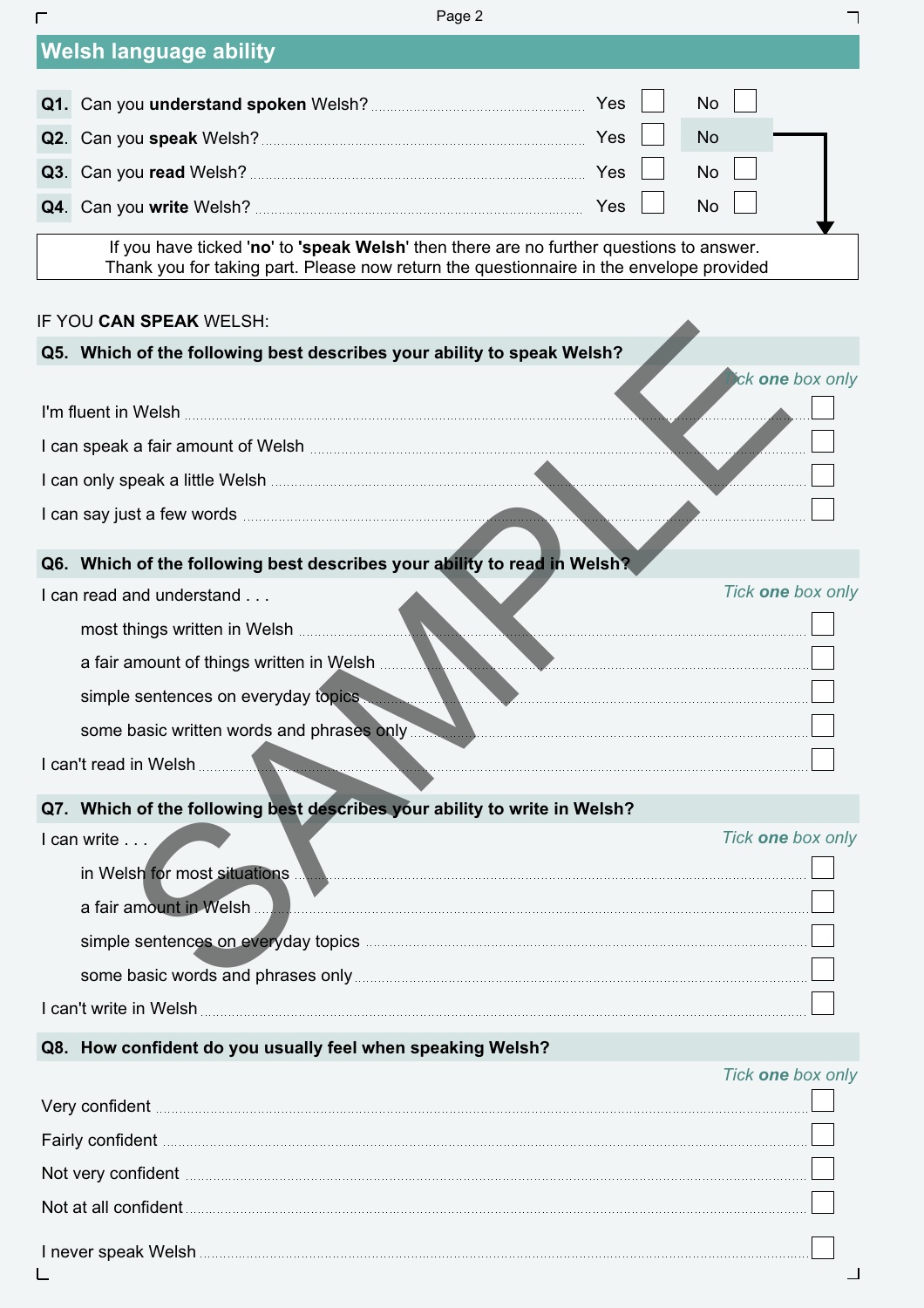|                                                                                                     | Page 3                                                                                                                                                                                                                                           |
|-----------------------------------------------------------------------------------------------------|--------------------------------------------------------------------------------------------------------------------------------------------------------------------------------------------------------------------------------------------------|
| Q9. Which language do you feel most comfortable using?                                              |                                                                                                                                                                                                                                                  |
|                                                                                                     | Tick one box only                                                                                                                                                                                                                                |
|                                                                                                     |                                                                                                                                                                                                                                                  |
|                                                                                                     |                                                                                                                                                                                                                                                  |
|                                                                                                     | Equally comfortable in both <b>contract of the contract of the contract of the contract of the contract of the contract of the contract of the contract of the contract of the contract of the contract of the contract of the c</b>             |
|                                                                                                     |                                                                                                                                                                                                                                                  |
| <b>Early experiences</b>                                                                            |                                                                                                                                                                                                                                                  |
| Q10. In which area of Wales did you live when you were a child?                                     |                                                                                                                                                                                                                                                  |
| Tick one box only - if there was more than one,<br>select the area you spent most of your childhood |                                                                                                                                                                                                                                                  |
|                                                                                                     |                                                                                                                                                                                                                                                  |
|                                                                                                     |                                                                                                                                                                                                                                                  |
|                                                                                                     |                                                                                                                                                                                                                                                  |
| 4. Carmarthenshire, Ceredigion or Pembrokeshire                                                     | $\overline{\mathbf{3}}$                                                                                                                                                                                                                          |
| 5. Swansea, Neath Port Talbot or south east Wales                                                   |                                                                                                                                                                                                                                                  |
|                                                                                                     |                                                                                                                                                                                                                                                  |
|                                                                                                     |                                                                                                                                                                                                                                                  |
| Q11. When did you start learning to speak Welsh?                                                    |                                                                                                                                                                                                                                                  |
|                                                                                                     | Tick one box only                                                                                                                                                                                                                                |
|                                                                                                     |                                                                                                                                                                                                                                                  |
|                                                                                                     | At nursery school or childcare provision (aged 0-4) Manufacture and Delta Control 1000 Manufacture 2011<br>Go to Q13                                                                                                                             |
|                                                                                                     | At primary school (aged 5-11)                                                                                                                                                                                                                    |
|                                                                                                     | At secondary school (aged 11-18)                                                                                                                                                                                                                 |
|                                                                                                     | Go to Q12<br>As an adult and the contract of the contract of the contract of the contract of the contract of the contract of                                                                                                                     |
|                                                                                                     | Go to Q13<br>Other <u>2006</u> - 2007 - 2008 - 2009 - 2010 - 2010 - 2010 - 2010 - 2010 - 2010 - 2010 - 2010 - 2010 - 2010 - 2010 - 2010 - 2010 - 2010 - 2010 - 2010 - 2010 - 2010 - 2010 - 2010 - 2010 - 2010 - 2010 - 2010 - 2010 - 2010 - 2010 |
| Q12. If you learned to speak Welsh as an adult, how did you learn?                                  |                                                                                                                                                                                                                                                  |
|                                                                                                     | Tick all that apply                                                                                                                                                                                                                              |
|                                                                                                     |                                                                                                                                                                                                                                                  |
|                                                                                                     |                                                                                                                                                                                                                                                  |
|                                                                                                     | On a full/part-time university/college course <b>manufactures</b> and the control of the control of the control of the control of the control of the control of the control of the control of the control of the control of the con              |
|                                                                                                     |                                                                                                                                                                                                                                                  |
|                                                                                                     |                                                                                                                                                                                                                                                  |
|                                                                                                     |                                                                                                                                                                                                                                                  |
|                                                                                                     | Q13. Are you currently learning to speak Welsh? (i.e. through formal or informal study)<br>Tick one box only                                                                                                                                     |

| 'es |  |
|-----|--|
| No  |  |
|     |  |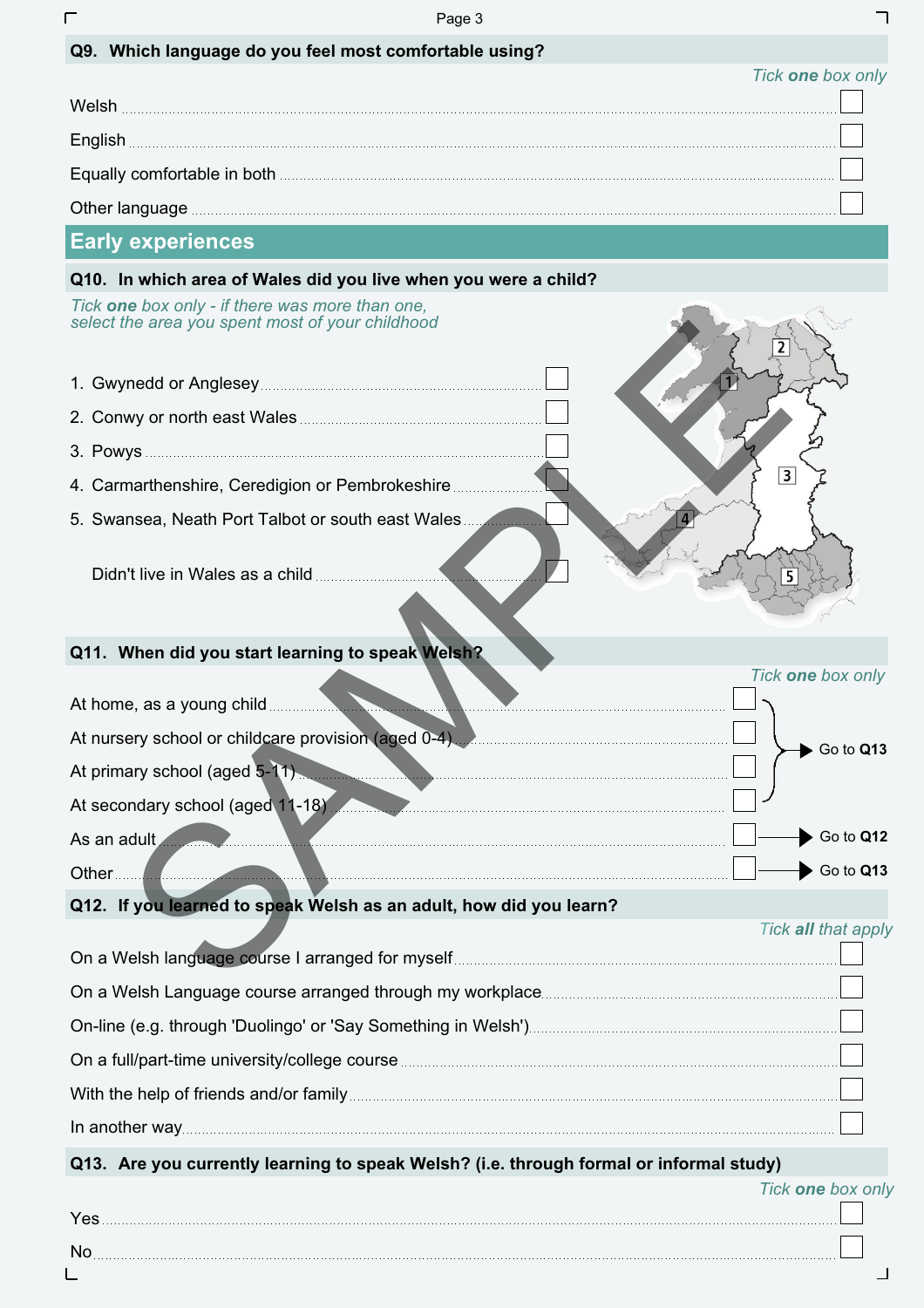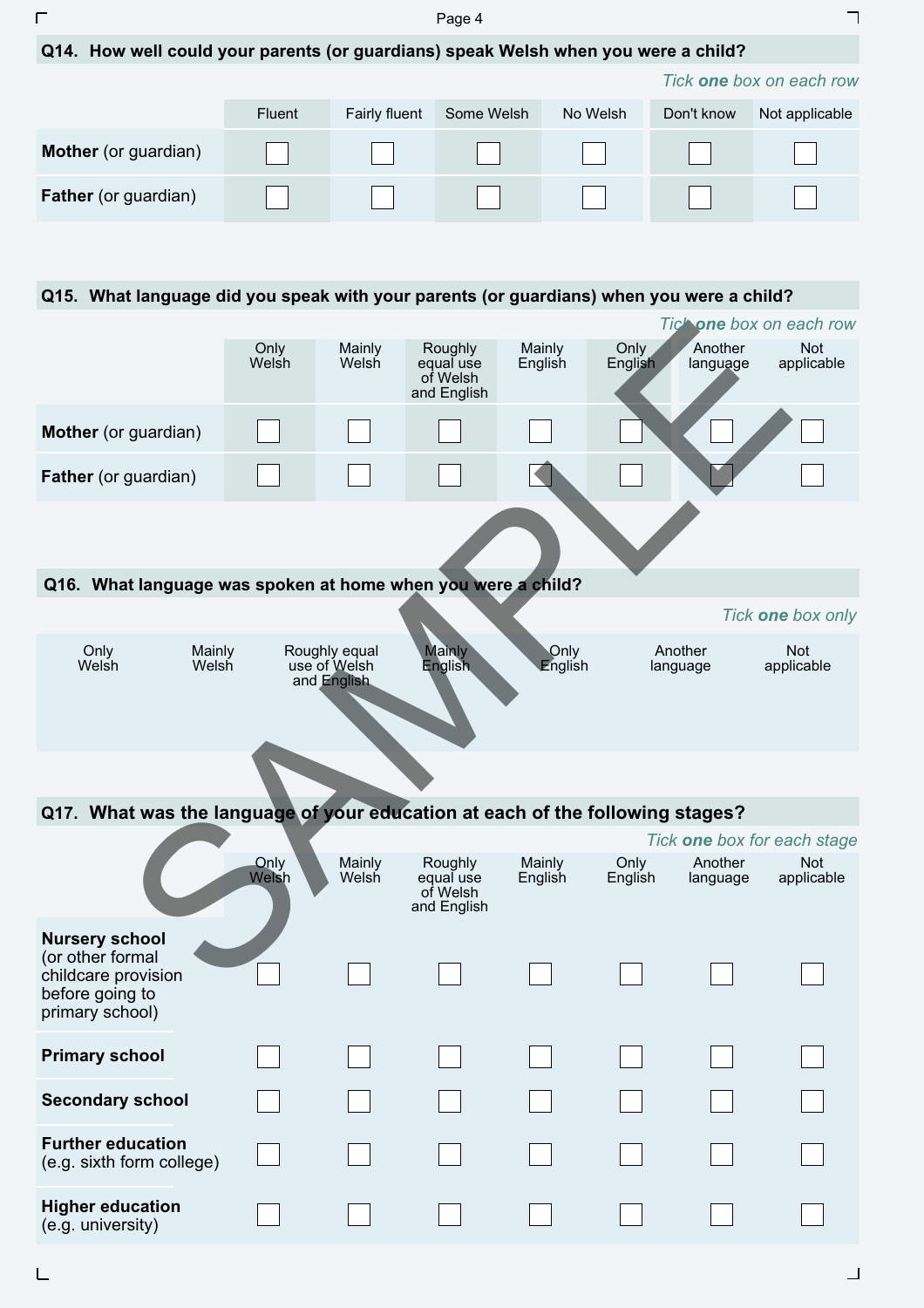# **Using Welsh**

 $\Gamma$ 

## **Q18. Thinking about the people you usually speak with, how many of the following can speak Welsh?**

|              |                                                        |                                                 |                                                      |                                                 |                   |                                                      |                                                      | Tick <b>one</b> box for each of a) to e) |
|--------------|--------------------------------------------------------|-------------------------------------------------|------------------------------------------------------|-------------------------------------------------|-------------------|------------------------------------------------------|------------------------------------------------------|------------------------------------------|
|              |                                                        | All / most of<br>these speak<br>Welsh           | More can<br>speak Welsh<br>than can't<br>speak Welsh | Roughly half<br>can speak<br>Welsh              |                   | More can't<br>speak Welsh<br>than can<br>speak Welsh | None / very few Not applicable<br>can speak<br>Welsh |                                          |
| a)           | Those you live<br>with                                 |                                                 |                                                      |                                                 |                   |                                                      |                                                      |                                          |
| $\mathsf{b}$ | <b>Family you</b><br>don't live with                   |                                                 |                                                      |                                                 |                   |                                                      |                                                      |                                          |
| $\mathbf{c}$ | <b>Friends</b><br>(excluding any<br>you may live with) |                                                 |                                                      |                                                 |                   |                                                      |                                                      |                                          |
| $\mathsf{d}$ | People in your<br>local community                      |                                                 |                                                      |                                                 |                   |                                                      |                                                      |                                          |
| e)           | <b>Work</b><br>colleagues                              |                                                 |                                                      |                                                 |                   |                                                      |                                                      |                                          |
|              |                                                        |                                                 |                                                      |                                                 |                   |                                                      |                                                      |                                          |
|              | Q19. And what language do you usually speak with?      |                                                 |                                                      |                                                 |                   |                                                      |                                                      |                                          |
|              |                                                        |                                                 |                                                      |                                                 |                   |                                                      |                                                      | Tick one box for each of a) to e)        |
|              |                                                        | Always /<br>almost<br>always in<br><b>Welsh</b> | <b>Mainly</b><br>Welsh                               | Roughly<br>equal use<br>of Welsh<br>and English | Mainly<br>English | Always /<br>almost<br>always in<br>English           | Another<br>language                                  | <b>Not</b><br>applicable                 |
| a)           | Those you live<br>with                                 |                                                 |                                                      |                                                 |                   |                                                      |                                                      |                                          |
| b)           | <b>Family you</b><br>don't live with                   |                                                 |                                                      |                                                 |                   |                                                      |                                                      |                                          |
| $\mathbf{c}$ | <b>Friends</b><br>(excluding any<br>you may live with) |                                                 |                                                      |                                                 |                   |                                                      |                                                      |                                          |
| $\mathsf{d}$ | People in your<br>local community                      |                                                 |                                                      |                                                 |                   |                                                      |                                                      |                                          |
| e)           | <b>Work</b><br>colleagues                              |                                                 |                                                      |                                                 |                   |                                                      |                                                      |                                          |

## **Q20. How often do you speak Welsh?**

## Daily Weekly **Motor Weekly Weekly Weekly Weekly Weekly Weekly Weekly Weekly Weekly Weekly Weekly Weekly Weekly Weekly Weekly Weekly Weekly Weekly Weekly Weekly Weekly Weekly Weekly** Less often Never L  $\overline{\phantom{0}}$

┑

*Tick one box only*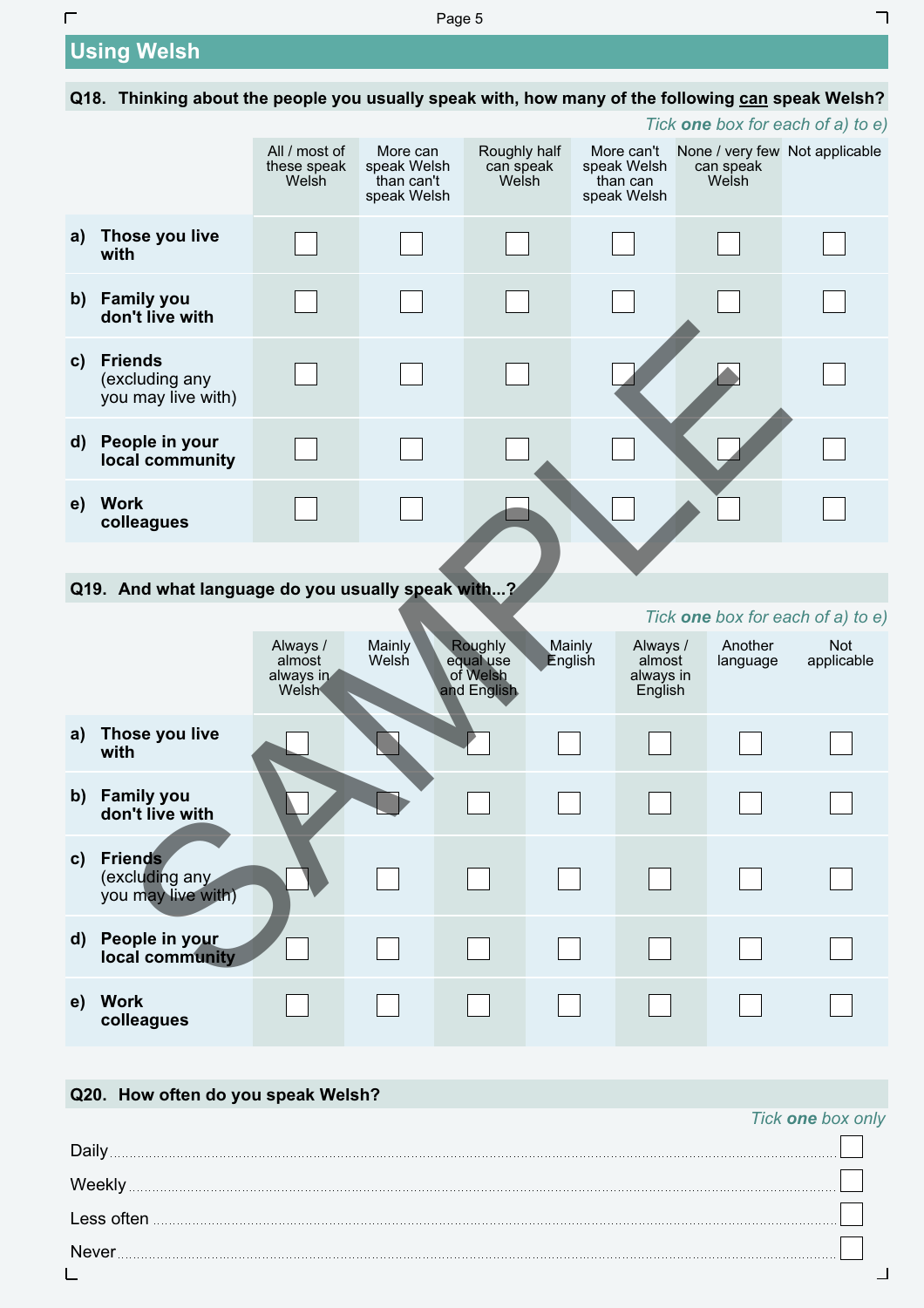| ┍            | Page 6                                                                                                                    |                                           |                        |                                                 |              |                   |                                            |                                                      |                   |  |
|--------------|---------------------------------------------------------------------------------------------------------------------------|-------------------------------------------|------------------------|-------------------------------------------------|--------------|-------------------|--------------------------------------------|------------------------------------------------------|-------------------|--|
|              | Q21. Thinking about the last conversation you had with someone who is not in your family, what<br>language did you speak? |                                           |                        |                                                 |              |                   |                                            |                                                      |                   |  |
|              | Tick one box only                                                                                                         |                                           |                        |                                                 |              |                   |                                            |                                                      |                   |  |
|              |                                                                                                                           |                                           |                        |                                                 |              |                   |                                            |                                                      |                   |  |
|              | English                                                                                                                   |                                           |                        |                                                 |              |                   |                                            |                                                      |                   |  |
|              |                                                                                                                           |                                           |                        |                                                 |              |                   |                                            |                                                      |                   |  |
|              | Q22. Outside work, how often do you                                                                                       |                                           |                        |                                                 |              |                   |                                            | Tick one box for each of a) to d) for both languages |                   |  |
|              |                                                                                                                           |                                           |                        | in Welsh?                                       |              |                   |                                            |                                                      |                   |  |
|              |                                                                                                                           | Daily                                     | Weekly                 | Less often                                      | <b>Never</b> | Daily             |                                            | in English?<br>Weekly Less often                     | <b>Never</b>      |  |
| a)           | <b>Read</b>                                                                                                               |                                           |                        |                                                 |              |                   |                                            |                                                      |                   |  |
|              | (e.g. books,<br>newspapers,<br>magazine, on-line<br>content etc.)                                                         |                                           |                        |                                                 |              |                   |                                            |                                                      |                   |  |
| $\mathbf{b}$ | Write<br>(e.g. notes, lists,<br>emails, reports)                                                                          |                                           |                        |                                                 |              |                   |                                            |                                                      |                   |  |
| $\mathbf{c}$ | Watch TV,<br>videos or<br>clips on-line                                                                                   |                                           |                        |                                                 |              |                   |                                            |                                                      |                   |  |
| $\mathbf{d}$ | <b>Listen to music</b><br>or radio                                                                                        |                                           |                        |                                                 |              |                   |                                            |                                                      |                   |  |
|              | Q23. What languages do you usually use?                                                                                   |                                           |                        |                                                 |              |                   |                                            |                                                      |                   |  |
|              |                                                                                                                           |                                           |                        |                                                 |              |                   |                                            | Tick <b>one</b> box for each of a) to e)             |                   |  |
|              |                                                                                                                           | Always /<br>almost<br>always in<br>Welsh. | <b>Mainly</b><br>Welsh | Roughly<br>equal use<br>of Welsh<br>and English |              | Mainly<br>English | Always /<br>almost<br>always in<br>English | Another<br>language                                  | Not<br>applicable |  |
| a)           | To text a friend<br>who can speak<br>Welsh (or send<br>similar direct<br>message, IM,<br>WhatsApp etc.)                   |                                           |                        |                                                 |              |                   |                                            |                                                      |                   |  |
| b)           | To email a friend<br>who can speak<br>Welsh                                                                               |                                           |                        |                                                 |              |                   |                                            |                                                      |                   |  |

## **Q23. What languages do you usually use...?**

 $\overline{L}$ 

|              |                                                                                                         |                                                 |                        |                                                        |                   |                                            |                     | Tick <b>one</b> box for each of a) to e) |
|--------------|---------------------------------------------------------------------------------------------------------|-------------------------------------------------|------------------------|--------------------------------------------------------|-------------------|--------------------------------------------|---------------------|------------------------------------------|
|              |                                                                                                         | Always /<br>almost<br>always in<br><b>Weish</b> | <b>Mainly</b><br>Welsh | <b>Roughly</b><br>equal use<br>of Welsh<br>and English | Mainly<br>English | Always /<br>almost<br>always in<br>English | Another<br>language | <b>Not</b><br>applicable                 |
| a)           | To text a friend<br>who can speak<br>Welsh (or send<br>similar direct<br>message, IM,<br>WhatsApp etc.) |                                                 |                        |                                                        |                   |                                            |                     |                                          |
| $\mathbf{b}$ | To email a friend<br>who can speak<br>Welsh                                                             |                                                 |                        |                                                        |                   |                                            |                     |                                          |
| $\mathbf{c}$ | To comment or<br>post a status on<br><b>Facebook</b>                                                    |                                                 |                        |                                                        |                   |                                            |                     |                                          |
| $\mathbf{d}$ | To post on<br><b>Twitter or reply</b><br>to tweets                                                      |                                                 |                        |                                                        |                   |                                            |                     |                                          |
| e)           | On other social<br>media<br>(e.g.Instagram,<br>Snapchat,<br>Pinterest,<br>LinkedIn, Tumblr)             |                                                 |                        |                                                        |                   |                                            |                     |                                          |

 $\sqcup$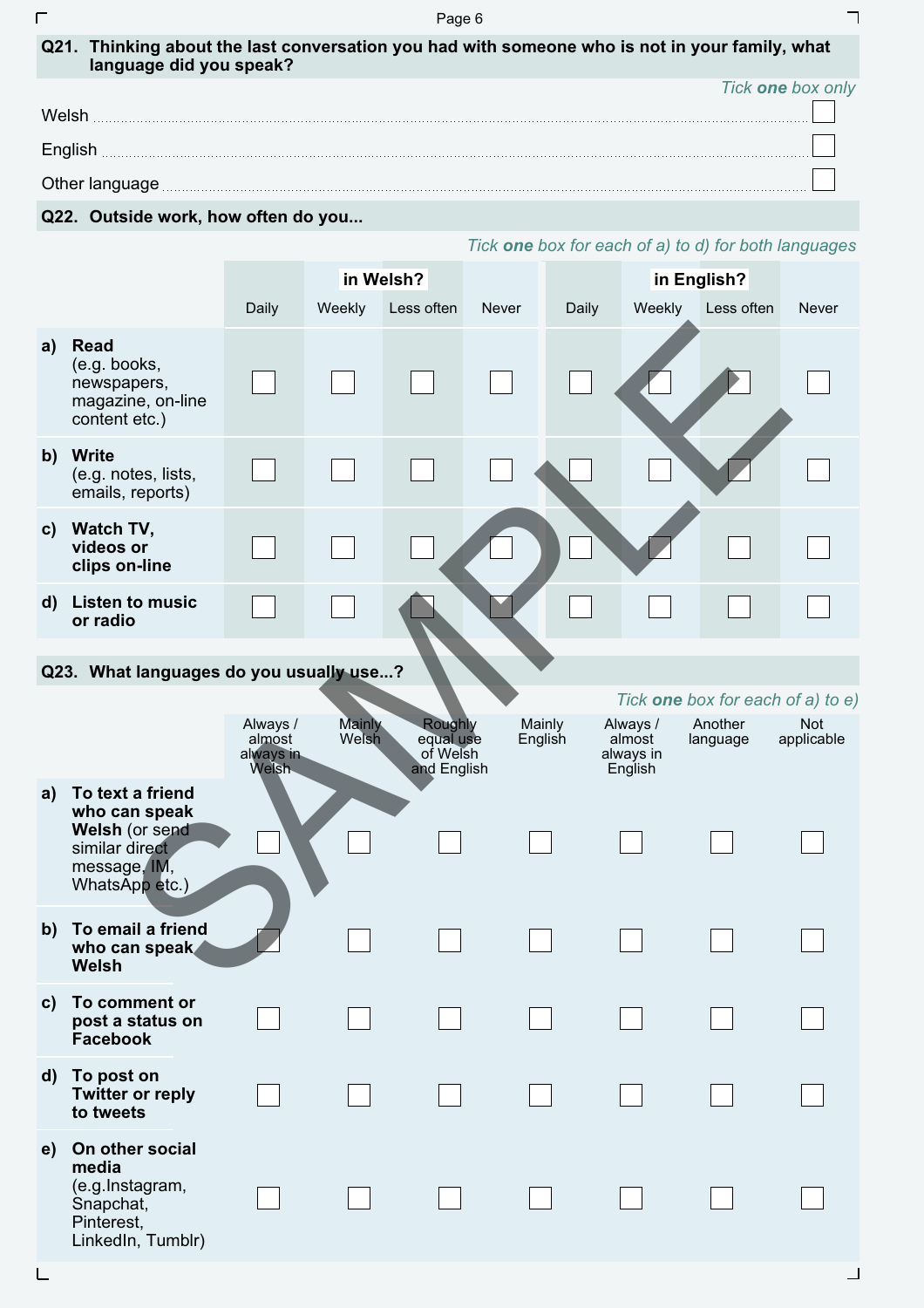Page 7

# **Social events and activities**

 $\overline{\Gamma}$ 

#### **Q24. In the past 12 months, have you attended any of the following organised events or activities, held in either Welsh or English?**

## *Tick all that apply on each row from a) to i)*

┑

|              |                                                                                             | Yes - event<br>held in<br><b>Welsh</b> | Yes - event<br>held using<br>both Welsh<br>and English | Yes - event<br>held in<br><b>English</b> | <b>No</b>           |  |  |  |
|--------------|---------------------------------------------------------------------------------------------|----------------------------------------|--------------------------------------------------------|------------------------------------------|---------------------|--|--|--|
| a)           | A play, theatre show or pantomime                                                           |                                        |                                                        |                                          |                     |  |  |  |
| b)           | Choir concert, gig or live band                                                             |                                        |                                                        |                                          |                     |  |  |  |
| $\mathbf{c}$ | <b>Festival / Eisteddfod</b><br>(e.g. arts, literature, food festival or agricultural show) |                                        |                                                        |                                          |                     |  |  |  |
| $\mathsf{d}$ | <b>Comedy evening</b>                                                                       |                                        |                                                        |                                          |                     |  |  |  |
| e)           | <b>Community event</b><br>(e.g. pub quiz, treasure hunt, dinner, dancing)                   |                                        |                                                        |                                          |                     |  |  |  |
| f)           | <b>Religious group</b>                                                                      |                                        |                                                        |                                          |                     |  |  |  |
| g)           | Sports / recreation class, group or course                                                  |                                        |                                                        |                                          |                     |  |  |  |
| h)           | <b>Community group</b><br>(e.g. parent and child group, choir, book club)                   |                                        |                                                        |                                          |                     |  |  |  |
| i)           | <b>Public meeting or forum</b><br>(e.g. council / residents society meetings)               |                                        |                                                        |                                          |                     |  |  |  |
|              |                                                                                             |                                        |                                                        |                                          |                     |  |  |  |
|              | Q25. How do you find out about organised events or activities held in Welsh in your area?   |                                        |                                                        |                                          |                     |  |  |  |
|              |                                                                                             |                                        |                                                        |                                          | Tick all that apply |  |  |  |
|              | Posters <b>Management Prosters</b>                                                          |                                        |                                                        |                                          |                     |  |  |  |
|              |                                                                                             |                                        |                                                        |                                          |                     |  |  |  |
|              | Someone tells me                                                                            |                                        |                                                        |                                          |                     |  |  |  |
|              | Newsletters                                                                                 |                                        |                                                        |                                          |                     |  |  |  |
|              |                                                                                             |                                        |                                                        |                                          |                     |  |  |  |
| Email        |                                                                                             |                                        |                                                        |                                          |                     |  |  |  |

I don't find out

Other (please write in) **COLORET (please write in**)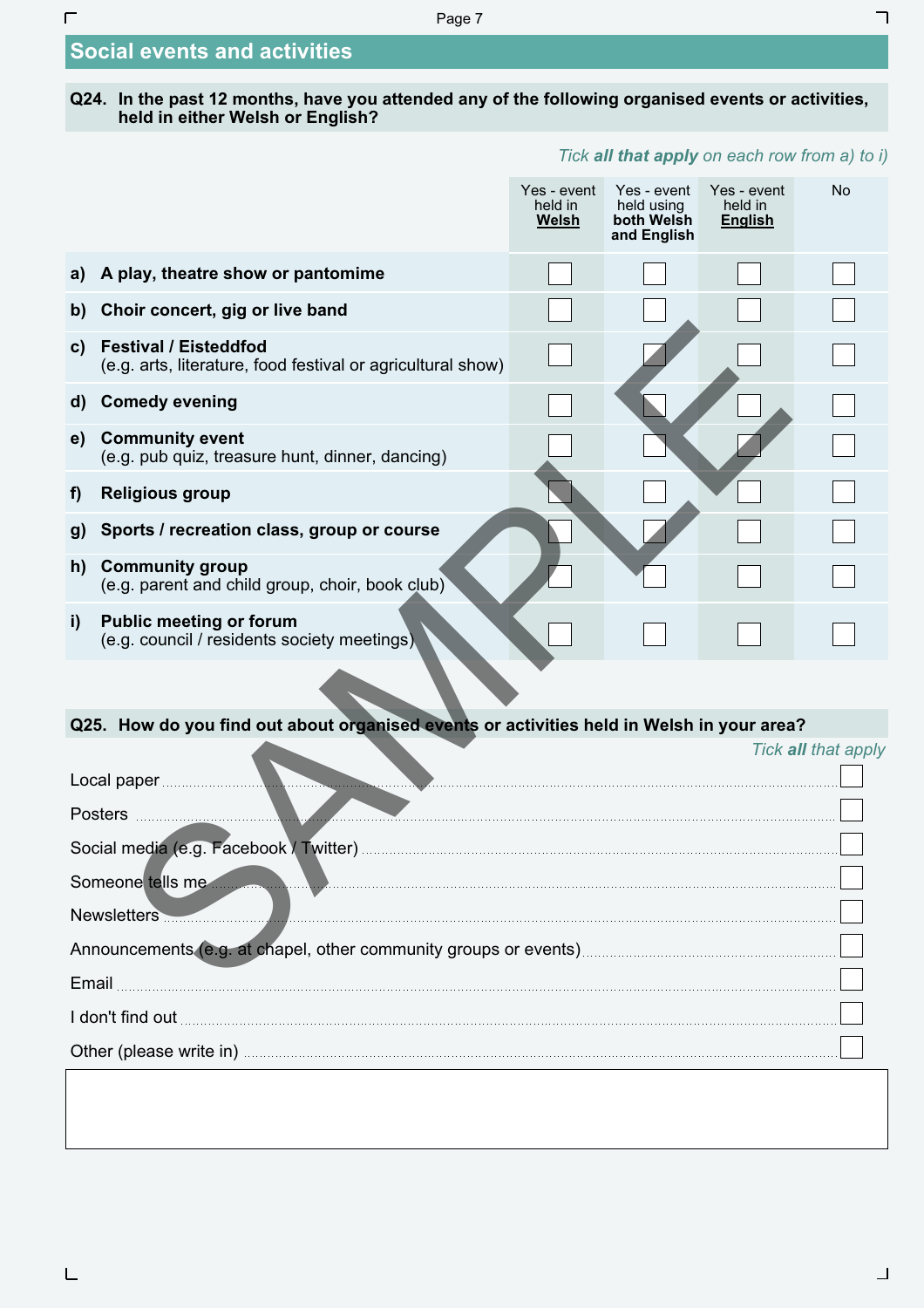#### Page 8

# **Using Welsh with services**

 $\Gamma$ 

 $\sqcup$ 

| Q26. Thinking about the last 12 months, how did you contact the following services, if at all? |              |                                          |                                        |                                                          |  |  |  |  |
|------------------------------------------------------------------------------------------------|--------------|------------------------------------------|----------------------------------------|----------------------------------------------------------|--|--|--|--|
| (Please exclude only browsing on their website)                                                |              | Tick <b>one</b> box for each of a) to e) |                                        |                                                          |  |  |  |  |
| If there was more than one contact, please<br>think about your most recent experience only     | Face to face | Telephone                                | By e-mail,<br>letter or<br>online form | Haven't<br>contacted this<br>service in the<br>past year |  |  |  |  |
| a) Local authority (your council)                                                              |              |                                          |                                        |                                                          |  |  |  |  |
| b) GP surgery or hospital                                                                      |              |                                          |                                        |                                                          |  |  |  |  |
| c) Telephone / internet / mobile phone provider                                                |              |                                          |                                        |                                                          |  |  |  |  |
| d) Gas, electricity or water provider                                                          |              |                                          |                                        |                                                          |  |  |  |  |
| e) Bank / building society                                                                     |              |                                          |                                        |                                                          |  |  |  |  |
|                                                                                                |              |                                          |                                        |                                                          |  |  |  |  |

| c) releptione / internet / inopile phone provider                                                             |                                                                                                                                              |                                    |                          |                            |                                      |  |  |
|---------------------------------------------------------------------------------------------------------------|----------------------------------------------------------------------------------------------------------------------------------------------|------------------------------------|--------------------------|----------------------------|--------------------------------------|--|--|
| d) Gas, electricity or water provider                                                                         |                                                                                                                                              |                                    |                          |                            |                                      |  |  |
| e) Bank / building society                                                                                    |                                                                                                                                              |                                    |                          |                            |                                      |  |  |
|                                                                                                               |                                                                                                                                              |                                    |                          |                            |                                      |  |  |
| Q27. Thinking of the last time you contacted the service, did you receive their customer service in<br>Welsh? |                                                                                                                                              |                                    |                          |                            |                                      |  |  |
|                                                                                                               |                                                                                                                                              |                                    | <b>Tick</b>              | e box for each of a) to e) |                                      |  |  |
|                                                                                                               | Yes, I was<br>offered it                                                                                                                     | Yes, but I<br>had to ask<br>for it | No, but I<br>was offered | No, I wasn't<br>offered it | Haven't<br>contacted<br>this service |  |  |
| a) Local authority (your council)                                                                             |                                                                                                                                              |                                    |                          |                            |                                      |  |  |
| b) GP surgery or hospital                                                                                     |                                                                                                                                              |                                    |                          |                            |                                      |  |  |
| c) Telephone / internet / mobile phone provider                                                               |                                                                                                                                              |                                    |                          |                            |                                      |  |  |
| d) Gas, electricity or water provider                                                                         |                                                                                                                                              |                                    |                          |                            |                                      |  |  |
| e) Bank / building society                                                                                    |                                                                                                                                              |                                    |                          |                            |                                      |  |  |
|                                                                                                               |                                                                                                                                              |                                    |                          |                            |                                      |  |  |
|                                                                                                               | Q28. This orange logo is sometimes worn by Welsh speaking staff to make it known to their<br>customers and others that they can speak Welsh. |                                    |                          |                            |                                      |  |  |
| Were you aware of this logo and its meaning before today?                                                     |                                                                                                                                              |                                    |                          |                            |                                      |  |  |
|                                                                                                               |                                                                                                                                              |                                    |                          |                            | Tick one hoy only                    |  |  |

### **Were you aware of this logo and its meaning before today?**

#### *Tick one box only*

٦

| I have seen the logo before but wasn't sure what it meant |
|-----------------------------------------------------------|
|                                                           |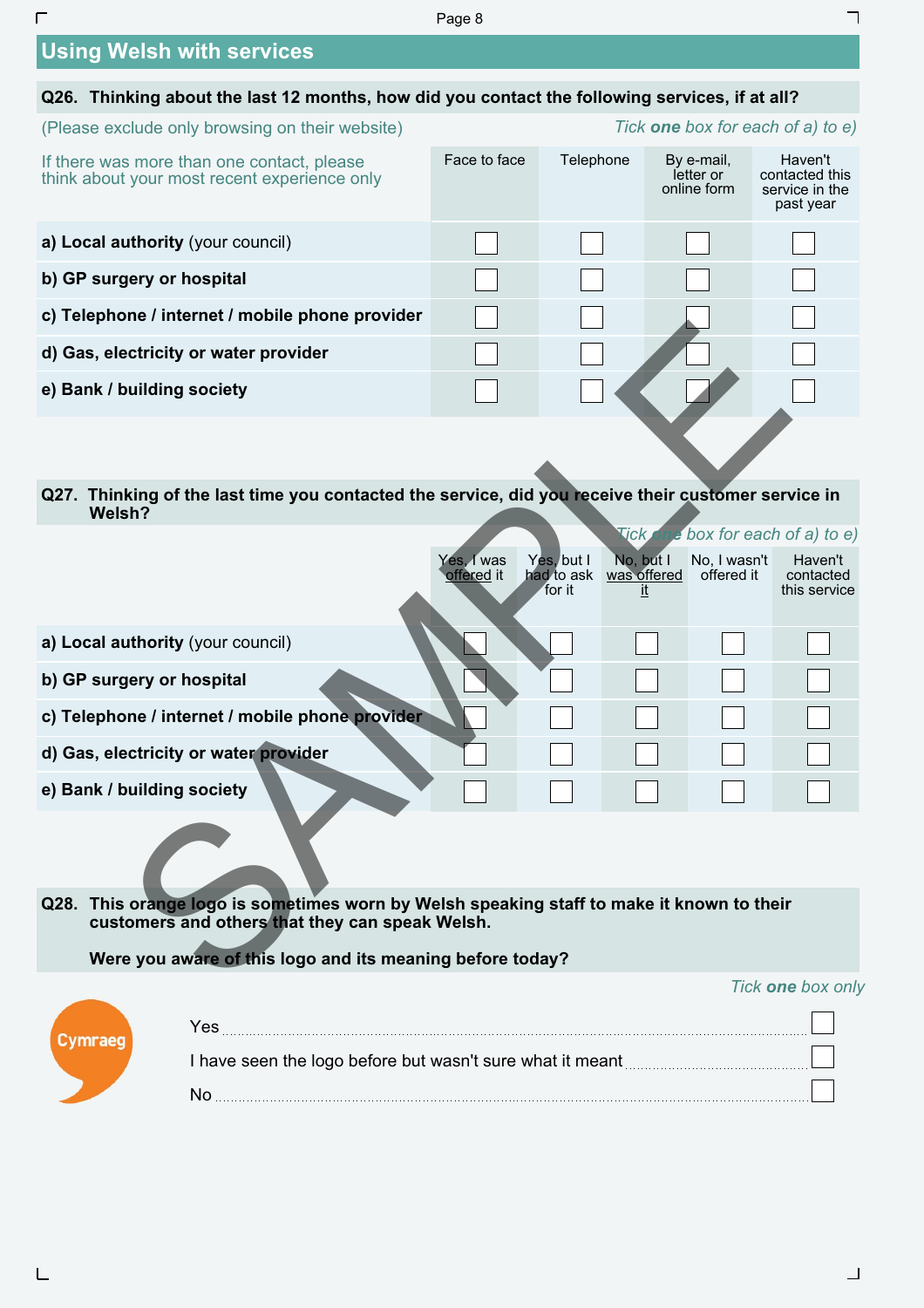Page 9

| Q29. For each of the following services, when they are available in both Welsh and English which |  |
|--------------------------------------------------------------------------------------------------|--|
| do you usually choose?                                                                           |  |

|              | <i>TICK <b>one</b> dox for each of a) to e</i> )                                                                                  |                                          |                 |                                                 |                   |                                            |                     |                          |  |
|--------------|-----------------------------------------------------------------------------------------------------------------------------------|------------------------------------------|-----------------|-------------------------------------------------|-------------------|--------------------------------------------|---------------------|--------------------------|--|
|              |                                                                                                                                   | Always /<br>almost<br>always in<br>Welsh | Mainly<br>Welsh | Roughly<br>equal use<br>of Welsh<br>and English | Mainly<br>English | Always /<br>almost<br>always in<br>English | Another<br>language | I don't use /<br>do this |  |
| a)           | at a cashpoint                                                                                                                    |                                          |                 |                                                 |                   |                                            |                     |                          |  |
| b)           | on public service<br>websites                                                                                                     |                                          |                 |                                                 |                   |                                            |                     |                          |  |
| C)           | at self-service<br>checkout                                                                                                       |                                          |                 |                                                 |                   |                                            |                     |                          |  |
| $\mathsf{d}$ | to complete<br>official forms                                                                                                     |                                          |                 |                                                 |                   |                                            |                     |                          |  |
| e)           | to speak with<br>staff who make it<br>known that they<br>can speak Welsh<br>(e.g. they wear<br>the orange badge)                  |                                          |                 |                                                 |                   |                                            |                     |                          |  |
|              |                                                                                                                                   |                                          |                 |                                                 |                   |                                            |                     |                          |  |
| Q30.         | In your response to Q29 above, did you tick 'Mainly English' or 'Always / almost always in<br>English' for any of your responses? |                                          |                 |                                                 |                   |                                            |                     |                          |  |
| No           | Tick one box only<br>Go to Q31<br>Yes<br>Go to Q32                                                                                |                                          |                 |                                                 |                   |                                            |                     |                          |  |
|              | Q31. What is your reason for using this service in English?                                                                       |                                          |                 |                                                 |                   |                                            |                     |                          |  |
|              | Tick all that apply                                                                                                               |                                          |                 |                                                 |                   |                                            |                     |                          |  |
|              |                                                                                                                                   |                                          |                 |                                                 |                   |                                            |                     |                          |  |
|              | I've had a bad experience using Welsh in the past <b>Communities</b> and a bad a bad experience of                                |                                          |                 |                                                 |                   |                                            |                     |                          |  |
|              |                                                                                                                                   |                                          |                 |                                                 |                   |                                            |                     |                          |  |
|              | the convice will not be go foot                                                                                                   |                                          |                 |                                                 |                   |                                            |                     |                          |  |

#### **Q30. In your response to Q29 above, did you tick 'Mainly English' or 'Always / almost always in English' for any of your responses?**

*Tick one box for each of a) to e)* 

┑

| Yes       |   | Go to Q31       |
|-----------|---|-----------------|
| <b>No</b> | . | Q <sub>32</sub> |

## **Q31. What is your reason for using this service in English?**

|                                                                                                                                                                                                                                      | Tick all that apply |
|--------------------------------------------------------------------------------------------------------------------------------------------------------------------------------------------------------------------------------------|---------------------|
| Welsh can be too formal or technical                                                                                                                                                                                                 |                     |
| I'm worried my Welsh isn't good enough manufactured and an arrangement of the worried my Welsh isn't good enough                                                                                                                     |                     |
| I've had a bad experience using Welsh in the past <b>Community and a bad experience</b> [3]                                                                                                                                          |                     |
| It saves work for everyone if I use English <b>Constitution and the example of the saves</b> work for everyone if I use                                                                                                              |                     |
|                                                                                                                                                                                                                                      |                     |
| I worry the service will not be as fast <b>contract the contract of the service will not be as fast</b>                                                                                                                              |                     |
| I'd prefer to use English for these services <b>Constanting the contract of the Service State of the Service</b> State of the Service of the Service of the Service of the Service of the Service of the Service of the Service of   |                     |
| Other (please write in) <b>contained a set of the contact of the contact of the contact of the contact of the contact of the contact of the contact of the contact of the contact of the contact of the contact of the contact o</b> |                     |

 $\Gamma$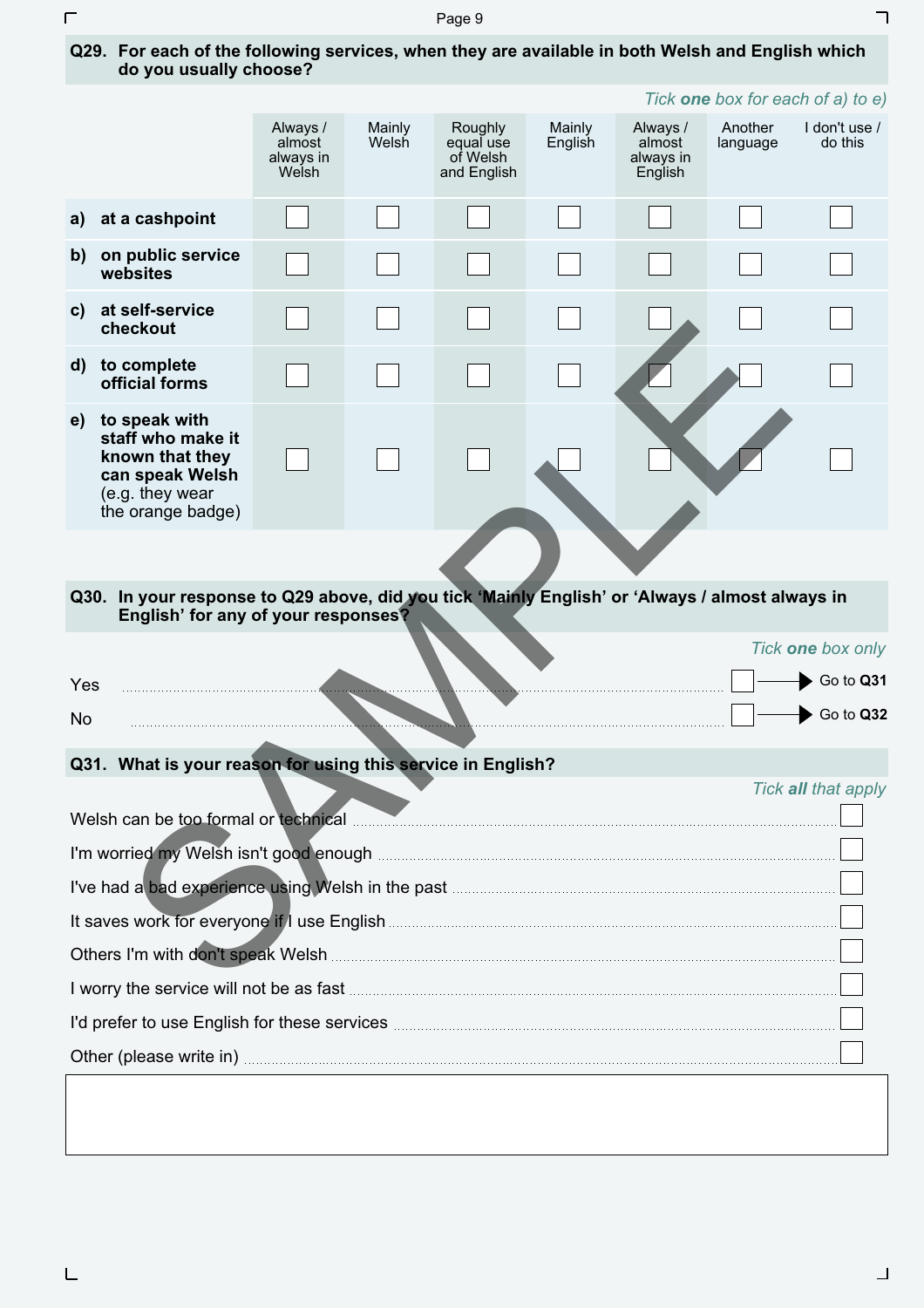| г            |                                                                                                         | Page 10 |         |           |    |                                                 |  |
|--------------|---------------------------------------------------------------------------------------------------------|---------|---------|-----------|----|-------------------------------------------------|--|
|              | <b>Welsh language at work</b>                                                                           |         |         |           |    |                                                 |  |
|              | Q32. Do you currently work?                                                                             |         |         |           |    |                                                 |  |
|              |                                                                                                         |         |         |           |    | Tick one box only                               |  |
| Yes          |                                                                                                         |         |         |           |    | Go to Q33                                       |  |
| <b>No</b>    |                                                                                                         |         |         |           |    | Go to Q42                                       |  |
|              | Q33. How many people work at the place where you work, including at any other branches or<br>locations? |         |         |           |    |                                                 |  |
|              | If unsure, please estimate from the choices below                                                       |         |         |           |    | Tick one box only                               |  |
|              |                                                                                                         |         |         |           |    |                                                 |  |
|              |                                                                                                         |         |         |           |    |                                                 |  |
|              |                                                                                                         |         |         |           |    |                                                 |  |
|              |                                                                                                         |         |         | المناب    |    |                                                 |  |
|              | Q34. In which sector do you work?                                                                       |         |         |           |    |                                                 |  |
|              |                                                                                                         |         |         |           |    | ick one box only                                |  |
|              | Public sector <b>Manual Constitution Public sector</b>                                                  |         |         |           |    |                                                 |  |
|              | Private sector <b>Manual</b>                                                                            |         |         |           |    |                                                 |  |
|              |                                                                                                         |         |         |           |    |                                                 |  |
|              |                                                                                                         | .<br>.  |         |           |    |                                                 |  |
|              | Q35. At work, do you?                                                                                   |         |         |           |    |                                                 |  |
|              |                                                                                                         | Yes,    | Yes,    | Yes,      | No | Tick one box for each of a) to e)<br><b>Not</b> |  |
|              |                                                                                                         | always  | usually | sometimes |    | applicable                                      |  |
| a)           | Speak Welsh with colleagues about work<br>related matters                                               |         |         |           |    |                                                 |  |
|              | b) Speak Welsh with colleagues about issues<br>not related to work (chatting informally)                |         |         |           |    |                                                 |  |
| C)           | Speak Welsh with customers or people<br>outside your company / organisation                             |         |         |           |    |                                                 |  |
| $\mathbf{d}$ | <b>Read anything in Welsh</b>                                                                           |         |         |           |    |                                                 |  |
| e)           | <b>Write anything in Welsh</b>                                                                          |         |         |           |    |                                                 |  |
|              |                                                                                                         |         |         |           |    |                                                 |  |

**Q36. In work, do you have any of the following IT software available to you, whether you use them or not?** 

|    |                                                                            |     | Tick <b>one</b> box for each of a) to c) |                                      |  |
|----|----------------------------------------------------------------------------|-----|------------------------------------------|--------------------------------------|--|
|    |                                                                            | Yes | No.                                      | Don't know / don't<br>use IT at work |  |
| a) | Welsh spelling / grammar check                                             |     |                                          |                                      |  |
| b) | <b>Welsh translation tools</b>                                             |     |                                          |                                      |  |
|    | A Welsh interface<br>(i.e. Microsoft Office / Windows menus etc. in Welsh) |     |                                          |                                      |  |

 $\overline{L}$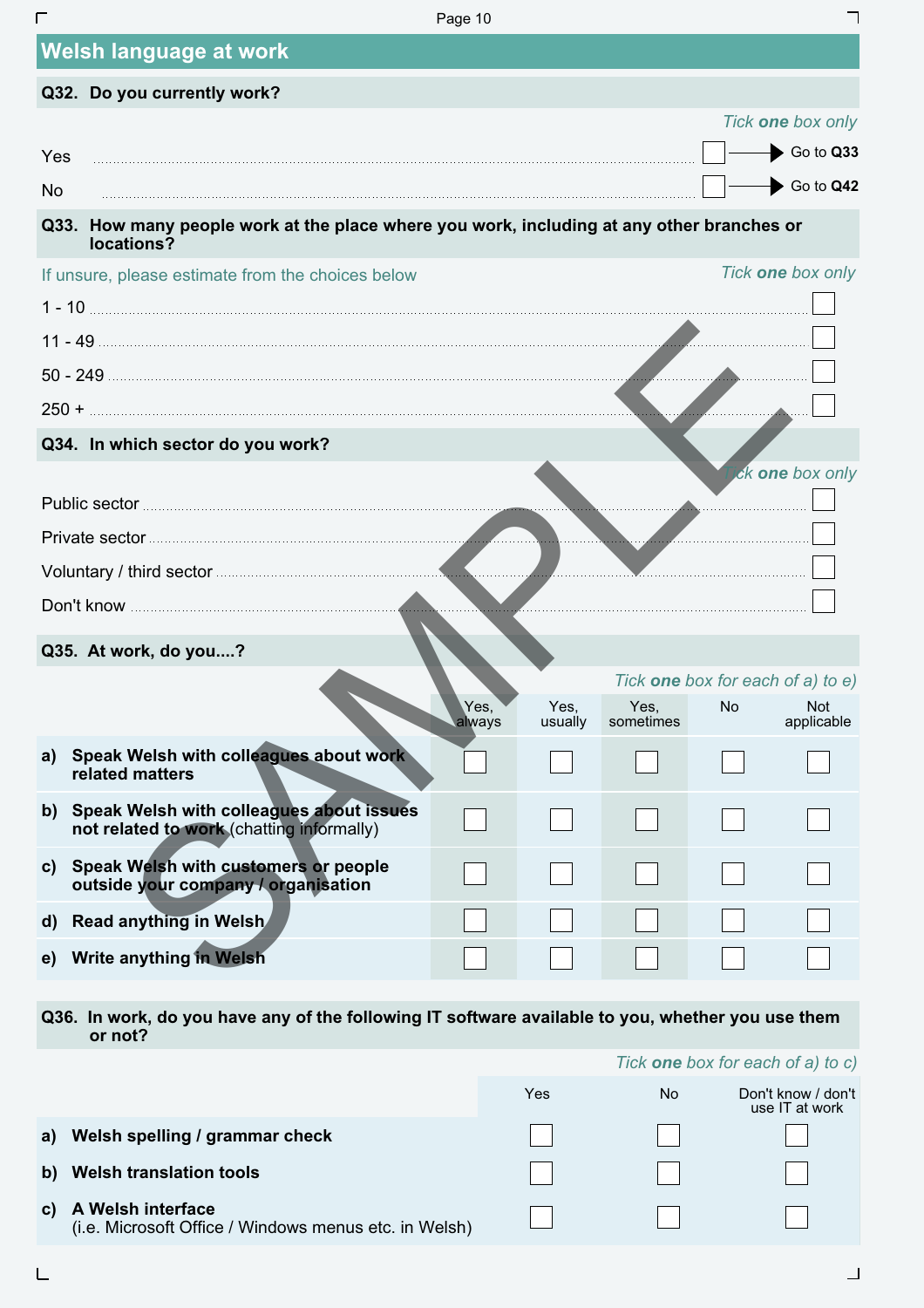| Q37. Has your employer offered you anything to wear to indicate that you can speak Welsh? |
|-------------------------------------------------------------------------------------------|
| (e.g. a badge with the orange Cymraeg logo)                                               |

|            | Tick <b>one</b> box only |
|------------|--------------------------|
| Yes        |                          |
| No         |                          |
| Don't know |                          |

## **Q38. Does your employer offer training or support for you to do any of the following?**

|    |                                                                                                                                                                                                                                      |     |           | Tick <b>one</b> box for a) and b) |
|----|--------------------------------------------------------------------------------------------------------------------------------------------------------------------------------------------------------------------------------------|-----|-----------|-----------------------------------|
|    |                                                                                                                                                                                                                                      | Yes | <b>No</b> | Don't know /<br>not applicable    |
| a) | <b>Improve your Welsh</b>                                                                                                                                                                                                            |     |           |                                   |
| b) | Develop special skills in Welsh<br>(e.g. answering telephone, translation)                                                                                                                                                           |     |           |                                   |
|    |                                                                                                                                                                                                                                      |     |           |                                   |
|    | Q39. Does your job description or job specification note that you need any skills in the Welsh<br>language?                                                                                                                          |     |           |                                   |
|    |                                                                                                                                                                                                                                      |     |           | Tick one box only                 |
|    | Yes - as 'essential' <b>Exercise According to the Second According to the Contract of According to the Contract of According to the Contract of According to the Contract of According to the Contract of According to the Contr</b> |     |           |                                   |
|    | Yes - as 'desirable' <b>All any Second Contract of the Second Contract of the Second Contract of the Second Contract of the Second Contract of the Second Contract of the Second Contract of the Second Contract of the Second C</b> |     |           |                                   |
|    | No <u>the contract of the contract of the contract of the contract of the contract of the contract of the contract of the contract of the contract of the contract of the contract of the contract of the contract of the contra</u> |     |           |                                   |
|    |                                                                                                                                                                                                                                      |     |           |                                   |
|    | Q40. Which of these statements best describes your employer's attitude towards the Welsh<br>language?                                                                                                                                |     |           |                                   |
|    | Remember, your answers will be treater in strictest confidence                                                                                                                                                                       |     |           | Tick one box only                 |
|    | Supportive of the use of Welsh in formal and informal aspects of the business <b>multiples</b> of the use of the use of                                                                                                              |     |           |                                   |
|    | Supportive of the use of Welsh informally but not in formal business matters <b>metrics</b> and the use of Welsh informally but not in formal business matters <b>metalling</b>                                                      |     |           |                                   |
|    | Not supportive of the use of Welsh <b>Commission Commission</b> and the supportive of the use of Welsh <b>Commission</b>                                                                                                             |     |           |                                   |
|    | None of these <b>we are all the service of these</b> with the service of the service of the service of the service of the service of the service of the service of the service of the service of the service of the service of the   |     |           |                                   |
|    |                                                                                                                                                                                                                                      |     |           |                                   |
|    | Don't know                                                                                                                                                                                                                           |     |           |                                   |
|    | sistem ikeu menuraf the needle yeu yeuelly wadu with ene expenditus ef the ye<br>$\bigcap$ <i>AA</i> $\bigcup_{i=1}^{n}$ . $i=1,2,3,4,5,5$                                                                                           |     |           |                                   |

#### **Q41. In your opinion, how many of the people you usually work with are supportive of the use of Welsh in the workplace?**

### *Tick one box only*

| All or almost all are supportive <b>contract and all are supportive</b> and all or almost all are supportive contract and all are supportive contract and all are supportive contract and all are supportive contract and all are s |
|-------------------------------------------------------------------------------------------------------------------------------------------------------------------------------------------------------------------------------------|
| Most of them are supportive <b>contained and the contact of them are supportive</b> contact to the supportive contact to the contact of them are supportive contact to the contact of the contact of the contact of the contact of  |
| Roughly half are supportive, half are not manufactured and an architecture and are supportive, half are not                                                                                                                         |
| Most of them are not supportive <b>contained and the contact of them are not supportive</b>                                                                                                                                         |
| All or almost all are not supportive manufactured and all or almost all are not supportive manufactured and all                                                                                                                     |
| Don't know/Not applicable                                                                                                                                                                                                           |

 $\overline{\Gamma}$ 

 $\overline{\phantom{a}}$